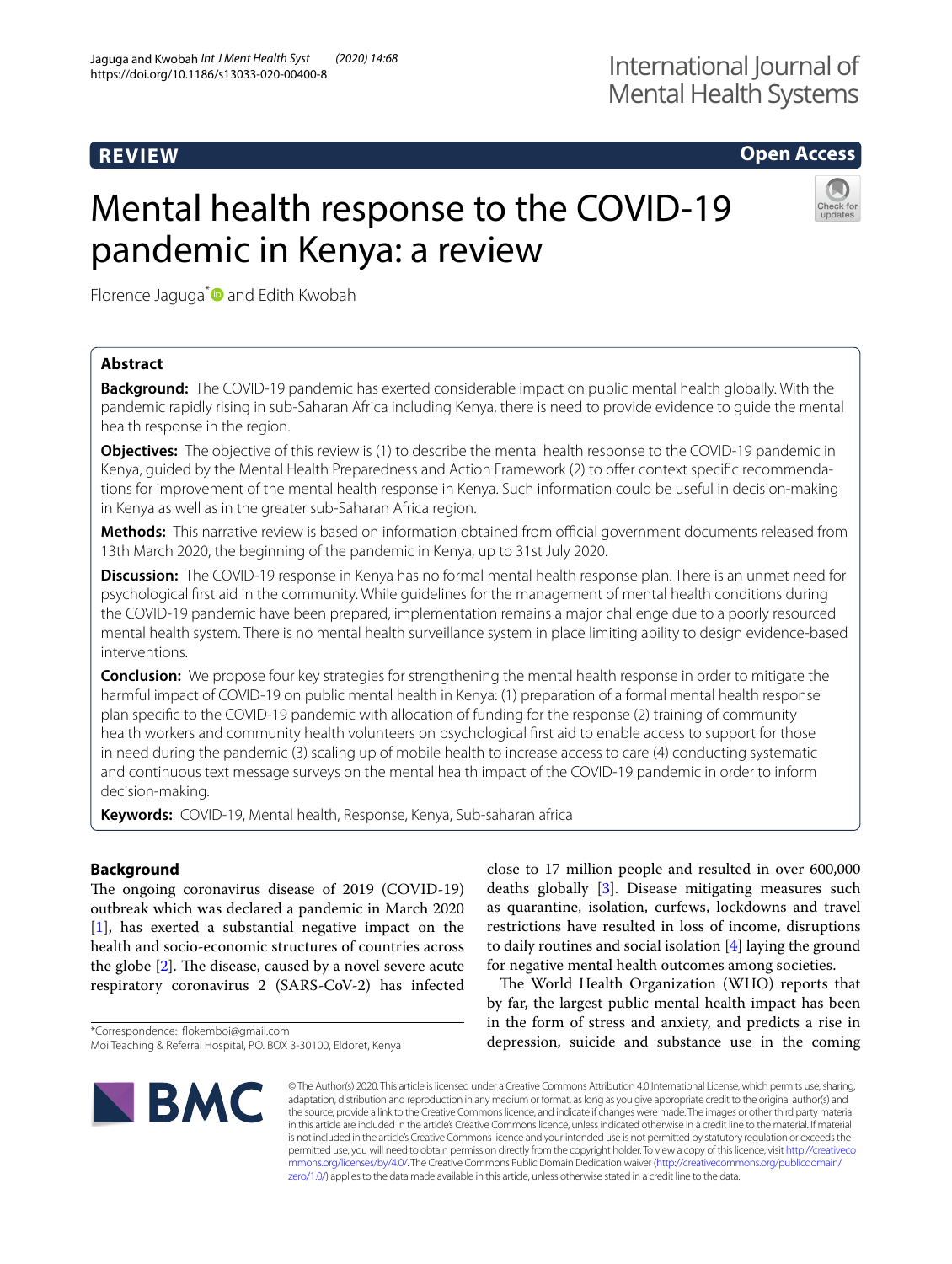days [\[5](#page-4-4)]. According to a recently developed emotional epidemic curve [[6\]](#page-4-5) without adequate mitigation measures, countries will experience two peaks of negative mental health consequences. The first peak is dominated by anxiety and corresponds to the peak in COVID-19 cases. A second peak of negative mental health outcomes comprising of Post-Traumatic Stress Disorder (PTSD), depression, suicide, complicated grief bereavement, and relapse of those with existing disorders, corresponds to the post-pandemic period [\[6](#page-4-5)]. Given the substantial anticipated burden of mental disorders in the context of the COVID-19 pandemic, it is important that the mental health response is given high priority.

The recently developed Mental Health Preparedness and Action Framework (MHPAF) [[6\]](#page-4-5) provides a useful schema for evaluating and guiding the mental health response during the COVID-19 pandemic. The framework was recently developed by mental health professionals drawn from all six WHO regions after realization that the WHO-Global Infuenza Preparedness Plan (WHO-GIPP) [[7](#page-4-6)] had no mental health component. The MHPAF is comprised of five interrelated components: (1) preparation and co-ordination; (2) monitoring and assessment; (3) reducing mental health distress and misinformation; (4) sustainability of mental health care services and  $(5)$  communication  $[6]$  $[6]$ . According to the framework, 'preparation and co-ordination' involves developing a mental health response plan, creating COVID-19 specifc mental health services and training of healthcare workers on psychological frst aid. Psychological frst aid is a supportive response that involves ofering practical support to persons who are sufering or facing crises. It involves assessing and addressing basic needs such as food, water and information. It further entails listening to people, helping them calm down and protecting them from further harm [\[8](#page-4-7)]. '[Monitoring and assessment'](#page-3-0) requires the development of a mental health surveillance system to enable continuous collection of data on mental health for at risk populations as well as the general population. A second role of the mental health surveillance system is 'reducing mental distress due to misinformation'. This includes monitoring various media platforms for myths and countering them by spreading accurate information. Finally, 'sustainability of mental health care services' entails the allocation of adequate funds to help mitigate the burden of mental health disorders during and after the pandemic [[6](#page-4-5)].

The cases of COVID-19 are rapidly rising in the sub-Saharan Africa with concerns being raised about its capacity to deal with the pandemic [[9\]](#page-4-8). Kenya, a Low Middle Income Country in Eastern Africa, was listed as being at high risk for importation of COVID-19 at the beginning of the pandemic in Africa [[9,](#page-4-8) [10\]](#page-4-9). In addition, ease Vulnerability Index (IVDI) indicating its high vulnerability to the outbreak due to fragile health systems [[9\]](#page-4-8). As at 31st July 2020, Kenya has 21,354 confrmed cases of COVID-19 and 377 deaths [\[11\]](#page-4-10). A 21 member national emergency response committee has been set up and is responsible for overseeing and coordinating the overall COVID-19 response [[12\]](#page-4-11) guided by the National 2019 Novel Coronavirus Contingency (Readiness and Early Response) Plan  $[13]$ . The plan however offers no guidance on a mental health response, despite direction from the Kenya Mental Health Policy 2015–2030 [[14](#page-4-13)] requiring that mental health care is provided during and after disasters.

The Ministry of Health (MOH) through its Division of Mental Health has nonetheless embarked on eforts to deliver mental health care during the pandemic. Unfortunately, the mental health response is occurring against a backdrop of an under-resourced mental health care system characterized by inaccessible services, an acute shortage of mental health workers and limited funding  $[15]$ . This, coupled with the lack of a formal mental health response plan is hindering current efforts aimed at mitigating the mental health impact of COVID-19 in the community. Given the rising incidents of domestic violence [[16](#page-4-15)] and alcohol use [\[17\]](#page-4-16) during the COVID-19 pandemic in Kenya, and the importance of behavioral strategies in containing the pandemic, a stronger mental health response is warranted.

The aim of this review is therefore  $(1)$  to provide an overview of the mental health response to COVID-19 by the Government of Kenya guided by the MHPAF. A literature search revealed no paper describing the mental health response to COVID-19 in a sub-Saharan Africa country  $[2]$  $[2]$  to offer context specific recommendations for improvement of the mental health response in Kenya. Such information could be useful in guiding the mental health response in Kenya and in other sub-Saharan Africa countries.

## **Methods**

The aim of this narrative review is to describe the mental health response to COVID-19 by the Kenyan government. Documents for review were identifed following consultation with experts working at the Division of Mental Health at the MOH. We additionally hand-searched the websites of the MOH and other ministries that were listed by the government as being key in the COVID-19 response [\[13](#page-4-12)] for documents and web-pages with content relevant to the five components of the MHPAF. In total, 11 documents released between 13th March 2020 when the frst case of COVID-19 was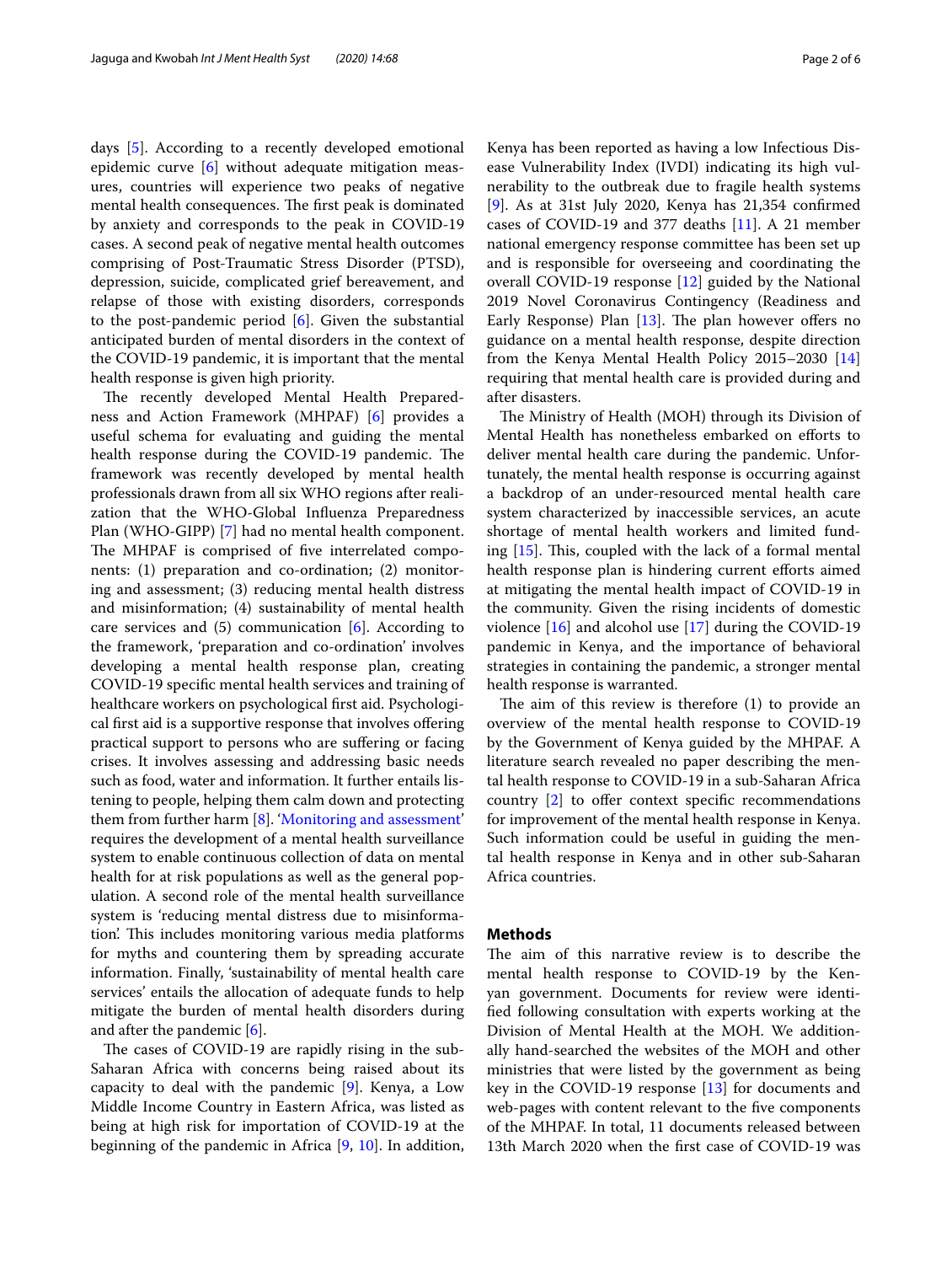announced in Kenya, and 31st July 2020 were identifed and included for review (Table [1](#page-2-0)).

#### **Preparation and co‑ordination**

According to the MHPAF [\[6](#page-4-5)], the mental health response during the early phases of the pandemic should focus on the preparation of a mental health response plan to serve as a guide for actions to be taken during the pandemic. The 'National 2019 Novel Coronavirus Contingency (Readiness and Early Response) Plan [\[13](#page-4-12)] has no provision for a mental health response. The National Disaster Response Plan, the Kenyan government's blueprint for disaster management [\[26](#page-5-0)] has operational objectives relating to mental health. However, some objectives are not specifc to the COVID-19 context (for example the plan emphasizes the need to ensure access to social activities such as religious activities and schooling), limiting its applicability during the current pandemic.

In order to manage the distress and anxiety often witnessed during pandemics, the MHPAF [[6\]](#page-4-5) recommends that health care workers are trained on how to administer psychological frst aid during the early phases of the pandemic. At the beginning of the COVID-19 pandemic in Kenya, the Division of Mental Health at the MOH prepared a guide for psychological frst aid [\[8](#page-4-7)]. Training of healthcare workers on psychological frst aid using the guide is ongoing via virtual platforms. A health sector situational report on COVID-19 as at 14th May however indicated that there was an unmet need for psychological frst aid in the community [\[18\]](#page-4-17).

Lastly, 'preparation and co-ordination' entails the setting up of COVID-19 specifc mental health services. In Kenya, a number of guidelines have been developed by the Division of Mental Health in partnership with professional bodies such as the Kenya Psychiatric Association to ensure provision of COVID-19 specifc mental health services. The 'Interim guidelines for managing mental health conditions during the COVID-19 pandemic' [[19](#page-5-1)] is one such document. It provides instruction on the in-patient and out-patient management of persons with mental health and substance use disorders who test positive for COVID-19. The document additionally outlines the delivery of mental health care for persons in isolation and quarantine, and offers guidance on how to conduct telepsychiatry. In order to ensure continuity and accessibility of mental health services, the same guidelines provide direction on the management of persons with newly diagnosed mental illness and the continued care for those with pre-existing mental illness during the pandemic. The guidelines recommend that health care facilities constitute mental health response teams in order to co-ordinate care during the pandemic [[19](#page-5-1)].

Two other documents that have been prepared by the Division of Mental Health include a guide for health care workers on how to ofer mental health and psychosocial support to the public [[20](#page-5-2)]; and standard operating procedures for psychologists and counselors to ensure standardized delivery of psychosocial interventions during the pandemic [\[25](#page-5-3)].

A major challenge likely to be faced despite the guidelines is that the number of mental health facilities and mental health workers available in Kenya is scarce. For example the psychologist to population ratio is 1:4,600,000. In addition, less than 1% of the public sector health care facilities offer any form of mental health care [\[27](#page-5-4)]. Using mobile phones to deliver mental health services in Kenya during the current pandemic, could potentially overcome the challenges of limited infrastructure as well as ensure compliance with pandemic containment measures. Such a strategy is likely to be

| Author                                                           | Document and year                                                                                                                                          |
|------------------------------------------------------------------|------------------------------------------------------------------------------------------------------------------------------------------------------------|
| <b>MOH</b>                                                       | National 2019 Novel Coronavirus Contingency (Readiness and Early Response) Plan [13]                                                                       |
|                                                                  | Psychological first aid quide for COVID-19 response in Kenya, 2020 [8]                                                                                     |
|                                                                  | Kenya Situation Report of 14th May, 2020 [18]                                                                                                              |
|                                                                  | Interim quidance on continuity of mental health services during the COVID-19 pandemic, 2020 [19]                                                           |
|                                                                  | A comprehensive quide to mental health and psychosocial support during the COVID-19 pandemic, 2020 [20]                                                    |
|                                                                  | Frequently asked questions about COVID-19 [21]                                                                                                             |
|                                                                  | Public mental health education handout [22]                                                                                                                |
|                                                                  | COVID-19 outbreak in Kenya daily situation report-132 [23]                                                                                                 |
|                                                                  | COVID-19 mental health messages for healthcare workers [24]                                                                                                |
|                                                                  | Standard operating procedures for counselors and psychologists providing mental health and psychosocial<br>support for the COVID-19 response in Kenya [25] |
| Ministry of Interior and Co-ordination<br>of National Government | The National Disaster Response Plan [26]                                                                                                                   |

<span id="page-2-0"></span>**Table 1 Documents included in this review**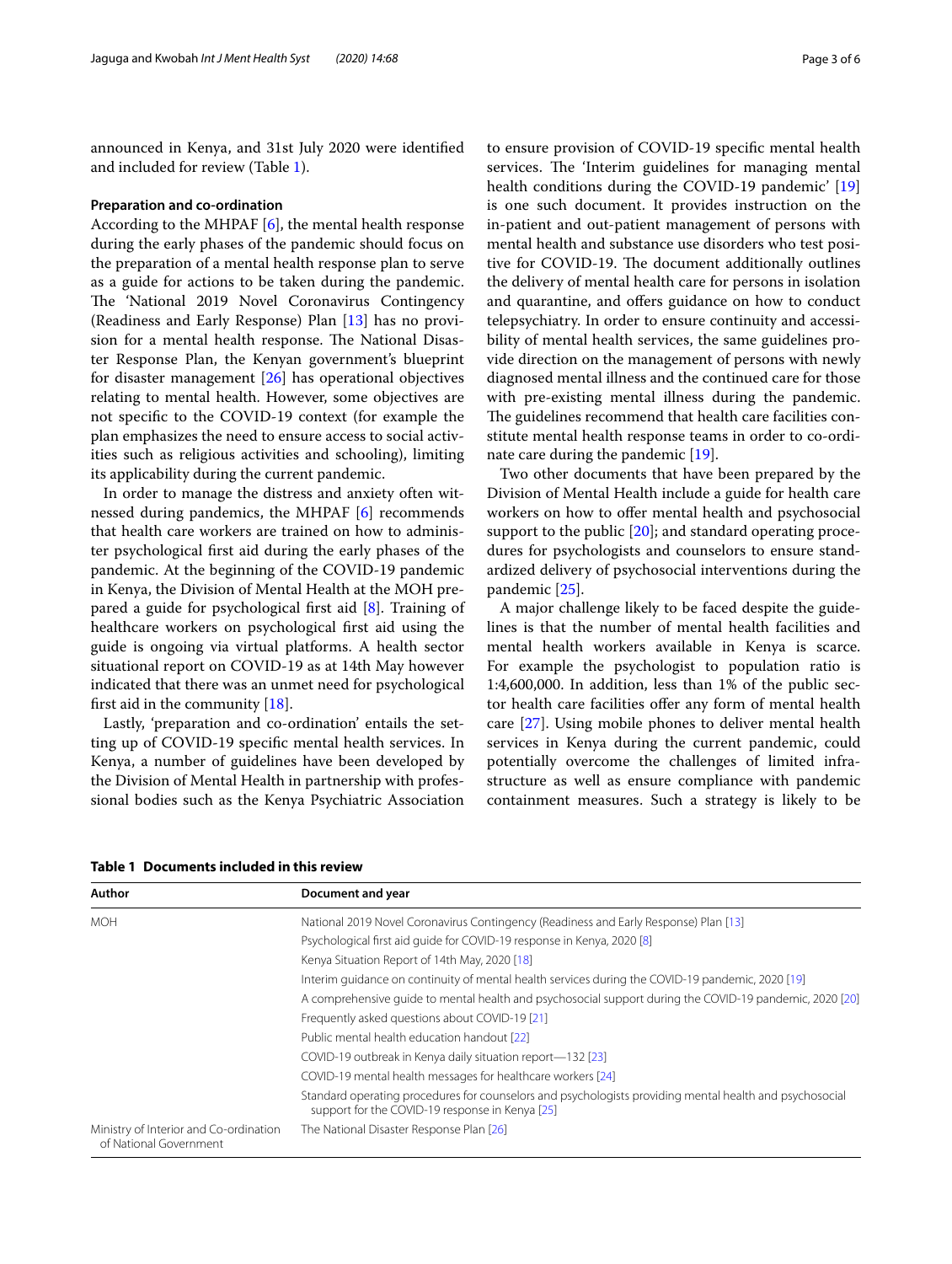feasible given that the country has a 91% penetration of mobile subscriptions. In addition, Kenya has the highest share of internet usage from mobile phones as compared to desktops globally [[28\]](#page-5-9). Currently, counseling is being conducted via mobile phone voice calls for persons in isolation and quarantine. In addition, a call centre whose aim is to offer both knowledge and psychosocial support to frontline health workers has been established [\[29](#page-5-10)]. There is however a lack of mobile mental health interventions targeting the general public.

#### <span id="page-3-0"></span>**Monitoring and assessment**

The MHPAF recommends the setting up of a mental health surveillance system during the early phases of the pandemic. This is to ensure systematic and continuous collection of data on mental health in order to assist with planning and designing of appropriate interventions [[6\]](#page-4-5). Data collection and monitoring for the COVID-19 situation in Kenya is being conducted by the government and daily situational reports are provided by the MOH. None of the parameters reported relates to mental health [[23\]](#page-5-7), a manifestation of a Health Information System in Kenya that does not prioritize collection of data on mental health [[30\]](#page-5-11). Without a system for continuous collection of mental health data, a clear understanding of the burden and risk factors of mental health problems during the current pandemic remains elusive. This may result in a poorly co-ordinated response with inefficient use of the scarce resources.

Currently in Kenya, research studies seem to be the main strategy for collecting and analyzing information on mental health during the COVID-19 pandemic. The authors are aware of on-going online studies that are being conducted by mental health professionals to investigate the burden of mental health conditions among health care workers.

# **Communication and reducing the mental distress due to misinformation and 'myths'**

An additional role of the mental health surveillance system is the dissemination of accurate and timely information and to address myths surrounding COVID-19. This has been shown to reduce anxiety and stress during pandemics [[6\]](#page-4-5). According to the MHPAF some of the information that ought to be relayed to the public includes strategies for promoting and preventing mental health problems, available mental health services and regular updates on the state of the pandemic [\[6](#page-4-5)].

In Kenya, the Ministry of Information Communication & Technology (ICT) has been tasked with communication functions during the pandemic with focus on dissemination of information on COVID-19, public education and dissemination of health messages [[13\]](#page-4-12). To achieve this, the ministry has set up toll free lines and hotlines through which the public may call to receive information [\[31](#page-5-12)]. In addition, the Ministry of ICT in conjunction with the MOH has set up a call center whose aim is to provide information on current practices on COVID-19 to health care workers [\[29](#page-5-10)].

The MOH has been involved in providing information on COVID-19 to the public. Specifcally, the MOH provides daily situation reports on COVID-19 which usually detail the number of cases, deaths, recoveries and offers key public health messages  $[23]$  $[23]$ . The MOH has in addition prepared handouts on frequently asked questions about COVID-19  $[26]$  $[26]$  $[26]$ , public mental health education [[27\]](#page-5-4) and COVID-19 mental health messages for healthcare workers, for online dissemination [\[24](#page-5-8)]. Further, the MOH has partnered with a local mobile service provider to provide accurate information on COVID-19 to the general public via a 24-hour call center. The call center has incorporated the services of medical doctors who offer assistance with technical questions  $[32, 33]$  $[32, 33]$  $[32, 33]$ .

#### **Sustainability of Mental Health Care Services**

Direct funding to the mental health response could not be ascertained. Given the lack of a formal mental health response plan, it is likely that funding for the mental health response is erratic and inadequate.

## **Post‑pandemic period**

In the post-pandemic period, Kenya should conduct a thorough evaluation of the fve components of a mental health response as outlined in the MHPAF. Lessons learnt should be utilized in preparing a well co-ordinated mental health response plan specifc for pandemic situations.

## **Conclusions and recommendations**

Kenya has made attempts at instituting a mental health response to the COVID-19 pandemic despite underlying systemic challenges. However, major gaps remain. The country has no formal mental health response plan, there is an unmet need for psychological frst aid, access to mental health care and psychosocial support during the pandemic remains a challenge and there is no systematic collection of data on the mental health impact of COVID-19. We therefore propose four key strategies for strengthening the mental health response in Kenya:

- 1. Preparation of a formal mental health response plan for COVID-19 by the Division of Mental Health with allocation of funding to the response. This ought to be prepared by a team of mental health experts and guided by the fve components of the MHPAF.
- 2. Training of community health workers and community health volunteers on psychological frst aid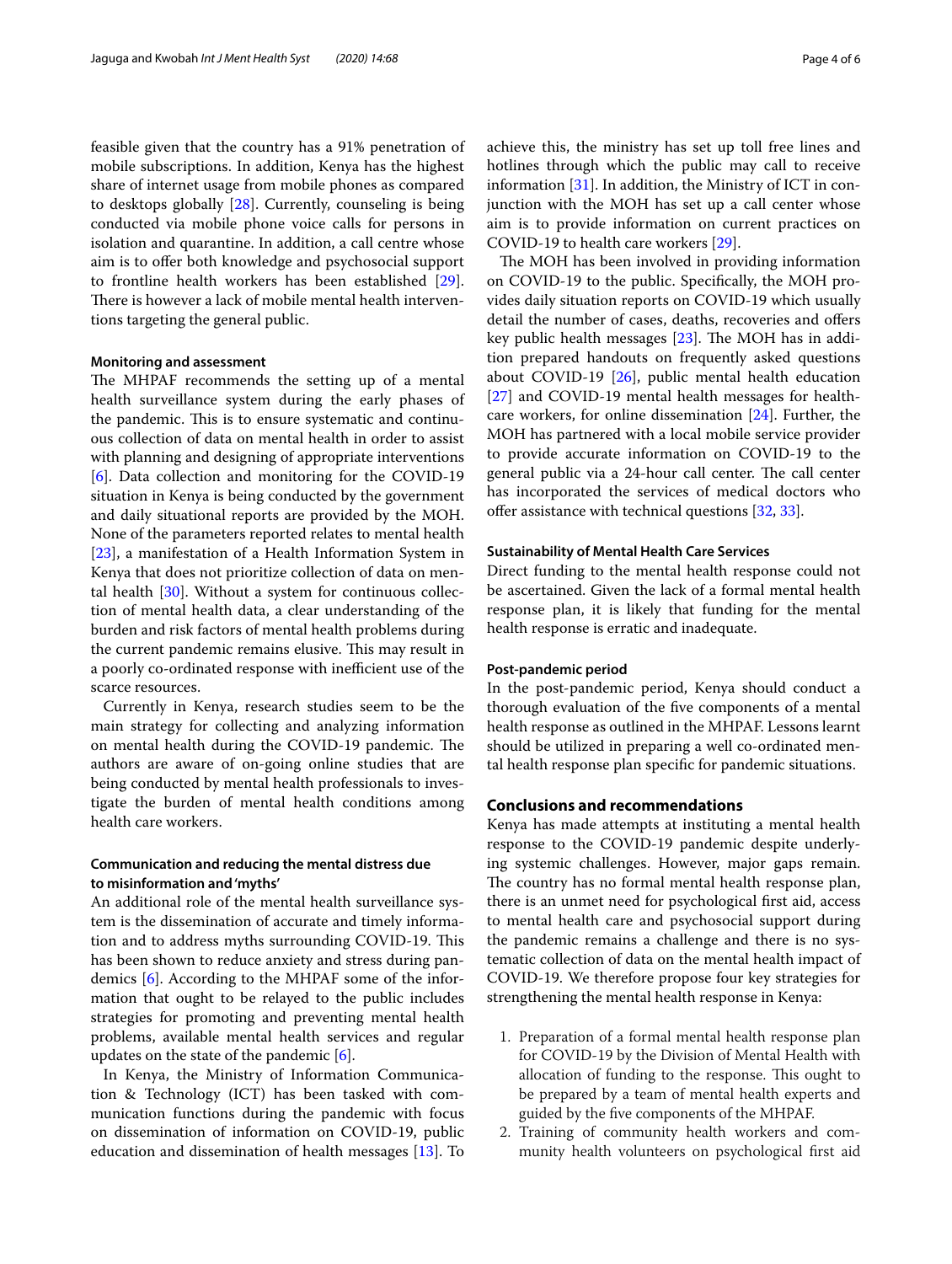to enable access to psychological support for those in distress during the pandemic particularly at the grassroots level. Such trainings could be administered remotely via video conferencing given the good internet coverage and smart phone penetration rates in Kenya.

- 3. Scaling up of mobile health to increase access to mental health and psychosocial support for the general public during the pandemic. We propose that the medical doctors manning the 24-hour call centre receive online trainings on mental health and psychological support following which the service is expanded to incorporate delivery of brief psychological interventions to the general public.
- 4. In order to ensure proper surveillance of the mental health situation during the current pandemic, we propose that systematic and regular surveys are conducted to allow for monitoring of the mental health impact of COVID-19 in Kenya. Major mobile service providers in Kenya have survey platforms that use text messaging. These constitute potential means through which mental health surveillance could be conducted. Given, the existing partnerships between the MOH and local mobile service providers, such an initiative is likely achievable.

#### **Abbreviations**

COVID-19: Coronavirus disease of 2019; ICT: Information Communication & Technology; IVDI: Infectious Disease Vulnerability Index; MHPAF: Mental Health Preparedness & Action Framework; MOH: Ministry of Health; PTSD: Post-Traumatic stress Disorder; SARS-CoV-2: Severe Acute Respiratory Coronavirus 2; WHO-GIPP: World Health Organization Global Infuenza Preparedness Plan; WHO: World Health Organisation.

#### **Acknowledgements**

Not applicable.

#### **Authors' contributions**

FJ and EK conceived the idea. FJ and EK in consultation with experts identifed official government documents with information on COVID-19 and the five components of the MHPAF. FJ and EK hand-searched the websites. FJ wrote the frst draft of the manuscript. FJ and EK contributed to subsequent revisions of the frst draft. All authors read and approved the fnal manuscript.

#### **Funding**

There are no sources of funding to declare.

**Availability of data and materials**

Not applicable.

**Ethics approval and consent to participate** Not applicable.

## **Consent for publication**

Not applicable.

#### **Competing interests**

The authors declare that they have no competing interests.

Received: 1 June 2020 Accepted: 11 August 2020 Published online: 18 August 2020

#### **Reference**

- <span id="page-4-0"></span>1. World Health Organisation Timeline—COVID-19. 2020. [https://www.who.](https://www.who.int/news-room/detail/27-04-2020-who-timeline---covid-19) [int/news-room/detail/27-04-2020-who-timeline---covid-19.](https://www.who.int/news-room/detail/27-04-2020-who-timeline---covid-19) Accessed 31 May 2020
- <span id="page-4-1"></span>2. Nicola M, Alsafi Z, Sohrabi C, et al. The socio-economic implications of the coronavirus pandemic (COVID-19): a review. Int J Surg. 2020;78:185–93.
- <span id="page-4-2"></span>3. World Health Organisation. Coronavirus disease (COVID-19) situation report—196. 2020. [https://www.who.int/docs/default-source/coronaviru](https://www.who.int/docs/default-source/coronaviruse/situation-reports/20200803-covid-19-sitrep-196-cleared.pdf?sfvrsn=8a8a3ca4_4) [se/situation-reports/20200803-covid-19-sitrep-196-cleared.pdf?sfvrs](https://www.who.int/docs/default-source/coronaviruse/situation-reports/20200803-covid-19-sitrep-196-cleared.pdf?sfvrsn=8a8a3ca4_4) n=[8a8a3ca4\\_4](https://www.who.int/docs/default-source/coronaviruse/situation-reports/20200803-covid-19-sitrep-196-cleared.pdf?sfvrsn=8a8a3ca4_4). Accessed 4 Aug 2020
- <span id="page-4-3"></span>4. Alradhawi M, Shubber N, Sheppard J, Ali Y. Efects of the COVID-19 pandemic on mental well-being amongst individuals in society—a letter to the editor on "The socio-economic implications of the coronavirus and COVID-19 pandemic: a review". Int J Surg. 2020;78:147–8.
- <span id="page-4-4"></span>5. WHO/Europe. Coronavirus disease (COVID-19) outbreak—mental health and COVID-19. 2020. [https://www.euro.who.int/en/health-topics/healt](http://www.euro.who.int/en/health-topics/health-emergencies/coronavirus-covid-19/technical-guidance/mental-health-and-covid-19) [h-emergencies/coronavirus-covid-19/technical-guidance/mental-healt](http://www.euro.who.int/en/health-topics/health-emergencies/coronavirus-covid-19/technical-guidance/mental-health-and-covid-19) [h-and-covid-19.](http://www.euro.who.int/en/health-topics/health-emergencies/coronavirus-covid-19/technical-guidance/mental-health-and-covid-19) Accessed 31 Jul 2020.
- <span id="page-4-5"></span>6. Ransing R, Adiukwu F, Pereira-Sanchez V, et al. Mental health interventions during the COVID-19 pandemic: a conceptual framework by early career psychiatrists. Asian J Psychiatr. 2020;51:102085. [https://doi.](https://doi.org/10.1016/j.ajp.2020.102085) [org/10.1016/j.ajp.2020.102085.](https://doi.org/10.1016/j.ajp.2020.102085)
- <span id="page-4-6"></span>7. World Health Organization. Pandemic infuenza preparedness in WHO Member States: Report of a Member States Survey. 2019. [https://www.](https://www.who.int/influenza/preparedness/pandemic/member_state_survey/en/) [who.int/infuenza/preparedness/pandemic/member\\_state\\_survey/en/](https://www.who.int/influenza/preparedness/pandemic/member_state_survey/en/). Accessed 31 May 2020.
- <span id="page-4-7"></span>8. Republic of Kenya. Ministry of Health. Psychological First Aid (PSYCHO-LOGICAL FIRST AID) guide for COVID-19 response in Kenya. 2020. [https://](https://www.health.go.ke/wp-content/uploads/2020/05/Mental-Health-GUIDE-FOR-COVID-19-RESPONSE-IN-KENYA_compressed-2.pdf) [www.health.go.ke/wp-content/uploads/2020/05/Mental-Health-GUIDE](https://www.health.go.ke/wp-content/uploads/2020/05/Mental-Health-GUIDE-FOR-COVID-19-RESPONSE-IN-KENYA_compressed-2.pdf) [-FOR-COVID-19-RESPONSE-IN-KENYA\\_compressed-2.pdf](https://www.health.go.ke/wp-content/uploads/2020/05/Mental-Health-GUIDE-FOR-COVID-19-RESPONSE-IN-KENYA_compressed-2.pdf). Accessed 31 May 2020
- <span id="page-4-8"></span>9. Gilbert M, Pullano G, Pinotti F, Valdano E, Poletto C, Boëlle PY, et al. Preparedness and vulnerability of African countries against importations of COVID-19: a modelling study. Lancet. 2020;395(10227):871–7.
- <span id="page-4-9"></span>10. World Health Organisation. WHO ramps up preparedness for novel coronavirus in the African region. 2020. [https://www.afro.who.int/news/](https://www.afro.who.int/news/who-ramps-preparedness-novel-coronavirus-african-region) [who-ramps-preparedness-novel-coronavirus-african-region.](https://www.afro.who.int/news/who-ramps-preparedness-novel-coronavirus-african-region) Accessed 31 May 2020
- <span id="page-4-10"></span>11. United Nations Office for the Co-ordination of Humanitarian Affairs, World Health Organisation Kenya COVID-19 operations dashboard. 2020. https://app.powerbi.com/view?r=eyJrIjoiM2NiMTk0NmItM2I3YS00MT [Y0LWE0NzEtOTY0OTdkMWMxNTRiIiwidCI6IjBmOWUzNWRiLTU0NGYtN](https://app.powerbi.com/view?r=eyJrIjoiM2NiMTk0NmItM2I3YS00MTY0LWE0NzEtOTY0OTdkMWMxNTRiIiwidCI6IjBmOWUzNWRiLTU0NGYtNGY2MC1iZGNjLTVlYTQxNmU2ZGM3MCIsImMiOjh9) [GY2MC1iZGNjLTVlYTQxNmU2ZGM3MCIsImMiOjh9.](https://app.powerbi.com/view?r=eyJrIjoiM2NiMTk0NmItM2I3YS00MTY0LWE0NzEtOTY0OTdkMWMxNTRiIiwidCI6IjBmOWUzNWRiLTU0NGYtNGY2MC1iZGNjLTVlYTQxNmU2ZGM3MCIsImMiOjh9) Accessed 3 Aug 2020
- <span id="page-4-11"></span>12. Republic of Kenya. Executive order 2 of 2020. 2020. [https://www.mfa.](http://www.mfa.go.ke/wp-content/uploads/2020/03/executive-order-2–2.pdf) [go.ke/wp-content/uploads/2020/03/executive-order-2–2.pdf](http://www.mfa.go.ke/wp-content/uploads/2020/03/executive-order-2–2.pdf). Accessed 31 May 2020
- <span id="page-4-12"></span>13. Republic of Kenya. National 2019 novel coronavirus contingency (readiness and early response) plan. 2020.
- <span id="page-4-13"></span>14. Ministry of Health. Kenya mental health policy 2015–2030. 2015. [https://](http://publications.universalhealth2030.org/uploads/Kenya-Mental-Health-Policy.pdf) [publications.universalhealth2030.org/uploads/Kenya-Mental-Health-Polic](http://publications.universalhealth2030.org/uploads/Kenya-Mental-Health-Policy.pdf) [y.pdf](http://publications.universalhealth2030.org/uploads/Kenya-Mental-Health-Policy.pdf). Accessed 30 Apr 2020
- <span id="page-4-14"></span>15. Bitta MA, Kariuki SM, Chengo E, Newton CRJC. An overview of mental health care system in Kilif, Kenya: results from an initial assessment using the World Health Organization's Assessment Instrument for Mental Health Systems. Int J Ment Health Syst. 2017;11:28.
- <span id="page-4-15"></span>16. Domestic violence on the rise amid pandemic: the Standard. 2020. [https](https://www.standardmedia.co.ke/article/2001367916/domestic-violence-on-the-rise-amid-pandemic) [://www.standardmedia.co.ke/article/2001367916/domestic-violence-on](https://www.standardmedia.co.ke/article/2001367916/domestic-violence-on-the-rise-amid-pandemic)[the-rise-amid-pandemic.](https://www.standardmedia.co.ke/article/2001367916/domestic-violence-on-the-rise-amid-pandemic) Accessed 31 May 2020
- <span id="page-4-16"></span>17. Nacada raises alarm over rise in online liquor sales: daily nation. 2020. [https://www.nation.co.ke/dailynation/news/nacada-raises-alarm-over](https://www.nation.co.ke/dailynation/news/nacada-raises-alarm-over-rise-in-online-liquor-sales-288746)[rise-in-online-liquor-sales-288746.](https://www.nation.co.ke/dailynation/news/nacada-raises-alarm-over-rise-in-online-liquor-sales-288746) Accessed 31 May 2020
- <span id="page-4-17"></span>18. United Nations Office for the Coordination of Humanitarian Affairs Kenya Situation Report. 2020. Kenya Situation Report of 14th May, 2020. 2020. [https://reliefweb.int/sites/reliefweb.int/fles/resources/Situation%2520R](https://reliefweb.int/sites/reliefweb.int/files/resources/Situation%2520Report%2520-%2520Kenya%2520-%252014%2520May%25202020.pdf) [eport%2520-%2520Kenya%2520-%252014%2520May%25202020.pdf.](https://reliefweb.int/sites/reliefweb.int/files/resources/Situation%2520Report%2520-%2520Kenya%2520-%252014%2520May%25202020.pdf) Accessed 31 May 2020.